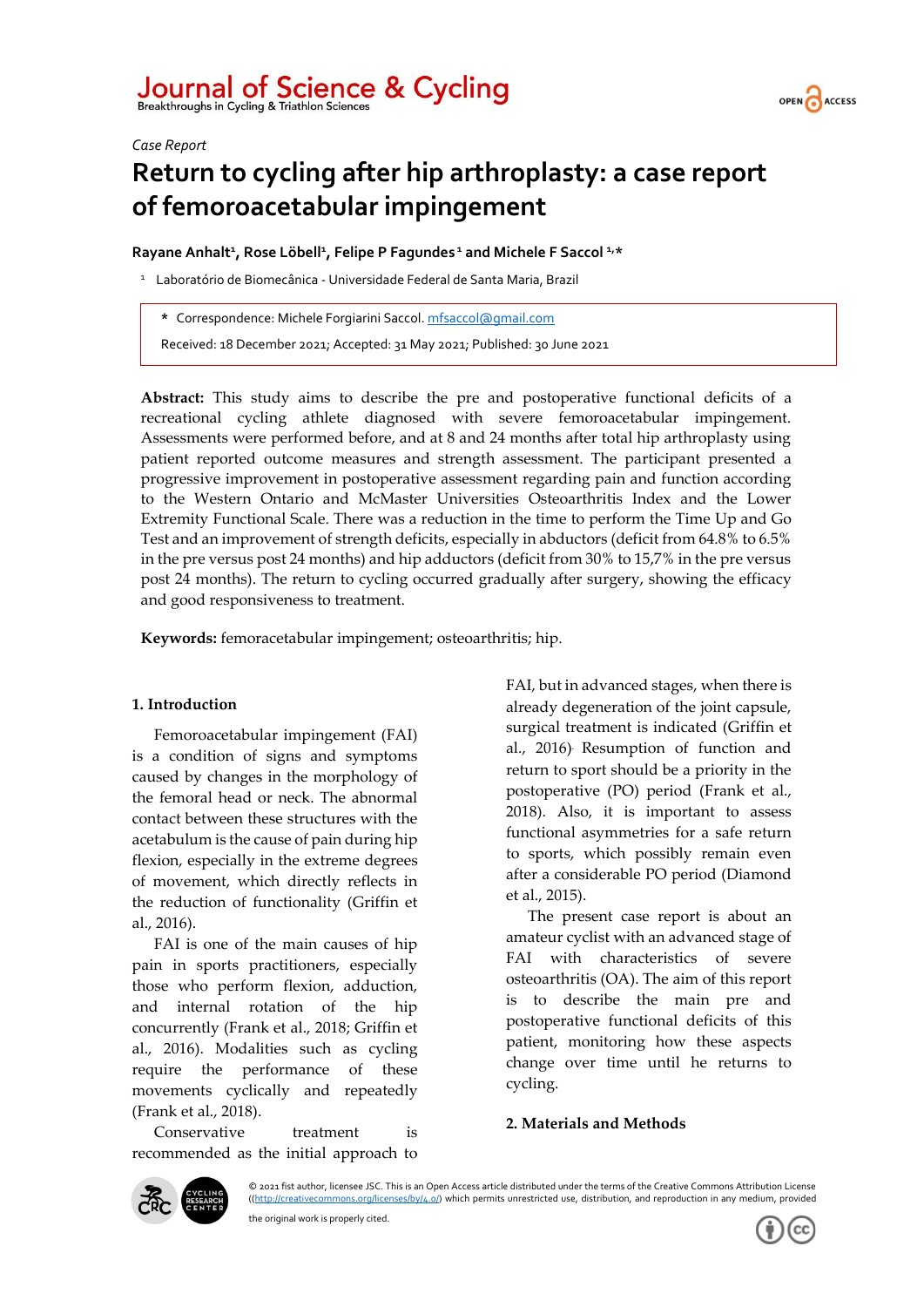The present case report was approved by the ethics committee from the Federal University of Santa Maria (CAAE: 81112317.9.0000.5346). A 47-year-old man, technology analyst and amateur cyclist, diagnosed with bilateral FAI in 2003 (mild degree in the left hip and severe degree in the right hip).

In 2018, due to the evolution of OA in the right hip, cementless total hip arthroplasty (THA) was performed with a ceramic prosthesis and posterior surgical approach. The patient had not undergone previous surgery or preoperative physiotherapy. Physical and functional evaluations were performed five days before surgery (PRE) and were repeated at 8 (PO8) and 24 (PO24) months after surgery (PO).

The patient had a height of 1.82 m, 85.8 kg of body mass in the PRE evaluation (Body Mass Index-BMI 25.9 kg / m2), 82.4 kg in the PO8 evaluation (BMI 24.88 kg / m2), and 80.5 kg in PO24 evaluation (BMI 24.3 kg / m2), indicating overweight in PRE evaluation and normal weight in PO1 and PO2 evaluations.

Function was assessed using selfreport instruments validated in the literature: the Western Ontario and McMaster Universities Osteoarthritis Index (WOMAC) (Quintana et al., 2005) and the Lower Extremity Functional Scale (LEFS)(Dingemans et al., 2017). The WOMAC is an instrument widely used for OA assessment with three specific sessions: pain, joint stiffness and function, with higher scores indicating a patient's greater clinical impairment (Quintana et al., 2005). The LEFS is a general questionnaire for functionality of lower limbs with a score ranging from 0 to 80, with higher scores indicating lower functional impairments (Dingemans et al., 2017).

The dynamic balance function was assessed by the Timed Up and Go test. In this test, the individual is instructed to get up from a chair, walk a distance of 3 meters, turn around, return on the same route and sit on the chair. The individual is instructed to perform the task safely and as quickly as possible, and his performance is quantified by measuring the time required to perform it (Greene et al., 2010).

The evaluation of muscle strength was performed with a hand-held dynamometer (Microfet 2, Hoogan Health industries) for muscle groups related to the hip joint of both lower limbs (abductors, adductors, flexors, and extensors) (K. Thorborg et al., 2010a). The patient performed a muscular contraction against the resistance in an isometric way for a period of 5 seconds in 3 valid attempts, accepting a variability of the measures of  $\pm 10\%$  (figure 1). For strength analysis, it was considered the average of the valid measures of each evaluation. The percentage difference was used to compare the performance in the three assessments and the deficit between the affected and non-affected members, graduated in light imbalance (11% -20%), mild imbalance (21-30%), moderate (31% -40%), accentuated (41% -50%) and severe (51% -60%) (Perrin, 1993).



Figure 1 - Positioning assessment for isometric adductors (A) and abductors (B) hip strength.

According to the patient's description, the hospital stays lasted 3 days, with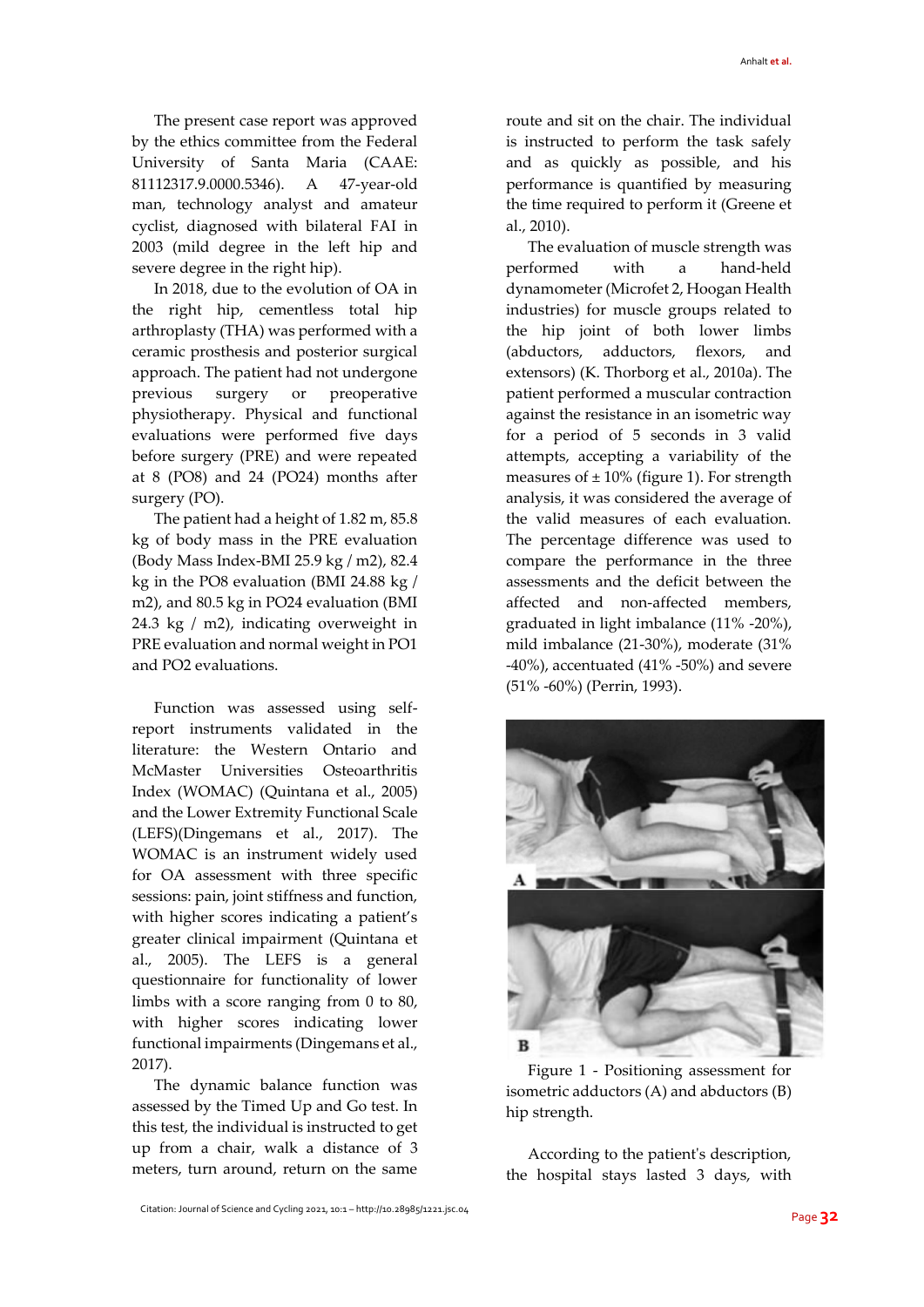partial unloading weight on the operated limb on the first day after surgery and use of crutches for 20 days. The patient underwent physical therapy in the PO period during hospitalization and maintained a follow-up routine at home with a physiotherapist for two months after the surgery.

Before surgery, patient activity selfreport revels a regular practice of weight training and cycling with a frequency of six times per week (alternating

modalities) and with a cycling volume of approximately 100km per week. Despite being able to perform these activities in the preoperative period, the reported pain scored 5 on a visual analog scale (VAS: 0- 10, with 0 corresponding to no pain and 10 representing the worst possible pain).

The return to weight training occurred after the first month PO, with adaptations in the execution of the exercises and a frequency of 2 times per week. While cycling was resumed at 4 months PO, with a frequency of 2 to 3 times per week and an average volume of 46.8 km/week. At PO24,

weight training was continued twice a week and cycling training three times per week, with an average volume of 60 km per week, with no reports of pain.

#### **3. Results**

Table 1 shows the comparison of the results between the assessments. There

was a good clinical response of pain, stiffness, and functions, which shows improvement in both postoperative evaluations: PO8 (approximately 40%) and PO24 (approximately 90.8%), according to the WOMAC score. The general function of the lower limb measured by the LEFS also showed an increasing improvement in the period, as well as a reduction in the time for the execution of the TUG in both reevaluations, with a shorter execution time

Table 1 - Pre and postoperative function and strength assessments comparisons performed before (PRE), at 8 (PO8) and 24 months (PO24) after total hip arthroplasty.

|                                         |                         |           |            |                 |                | Difference (%)                   |                                          |                                               |
|-----------------------------------------|-------------------------|-----------|------------|-----------------|----------------|----------------------------------|------------------------------------------|-----------------------------------------------|
|                                         |                         |           | <b>PRE</b> | PO <sub>8</sub> | PO24           | PRE<br>versus<br>PO <sub>8</sub> | <b>PRE</b><br>versus<br>PO <sub>24</sub> | PO <sub>8</sub><br>versus<br>PO <sub>24</sub> |
| <b>WOMAC</b><br>(points)                | Pain                    |           | 20         | 10              | $\overline{0}$ | $-50$                            | $-100$                                   | $-100$                                        |
|                                         | <b>Stiffness</b>        |           | 37.5       | 25              | $\theta$       | $-33.3$                          | $-100$                                   | $-100$                                        |
|                                         | Physical Function       |           | 25         | 15              | 3.3            | $-40$                            | $-86.8$                                  | $-78$                                         |
|                                         | Total                   |           | 25         | 14.8            | 2.3            | $-40.8$                          | $-90.8$                                  | $-85.5$                                       |
| <b>LEFS</b><br>(points)                 |                         |           | 47         | 71              | 79             | 51                               | 68                                       | 11.3                                          |
| TUG (s)                                 |                         |           | 11.13      | 8.35            | 10.38          | $-24.9$                          | $-6.7$                                   | 24.3                                          |
| Strength<br>(kgf)                       | Affected<br>(right)     | Abductors | 7.1        | 10.3            | 9.3            | 45.1                             | 30.9                                     | $-9.7$                                        |
|                                         |                         | Adductors | 9          | 8.3             | 7              | $-7.7$                           | $-22.2$                                  | $-15.7$                                       |
|                                         |                         | Extenders | 17         | 19.7            | 18.7           | 15.8                             | 10                                       | $-5.1$                                        |
|                                         |                         | Flexors   | 16,1       | 19.8            | 17.2           | 22.9                             | 6.8                                      | $-13.1$                                       |
|                                         | Contralateral<br>(left) | Abductors | 11.7       | 9.8             | 9.9            | $-16.2$                          | $-15.3$                                  | $\mathbf{1}$                                  |
|                                         |                         | Adductors | 11.7       | 11              | 8.1            | $-5.9$                           | $-30.7$                                  | $-26.4$                                       |
|                                         |                         | Extenders | 14.6       | 17.1            | 17.9           | 17.1                             | 22.6                                     | $-4.7$                                        |
|                                         |                         | Flexors   | 13.7       | 16.6            | 16.8           | 21.1                             | 22.6                                     | 1.2                                           |
|                                         |                         | Abductors | $-64.8$    | 4.9             | $-6.5$         |                                  |                                          |                                               |
| <b>Asymmetry between members</b><br>(%) |                         | Adductors | $-30$      | $-32.5$         | $-15.7$        |                                  |                                          |                                               |
|                                         |                         | Extenders | 14.1       | 13.2            | 4.3            |                                  |                                          |                                               |
|                                         |                         | Flexors   | 14.9       | 16.2            | 2.3            |                                  |                                          |                                               |

observed in the PO8.

The resolution of asymmetries in the evaluated muscle groups was generally observed, with a slight deficit of adductor strength (15.7%) and hip flexors (13.1%) remaining at PO24 when compared to the pre-surgery evaluation.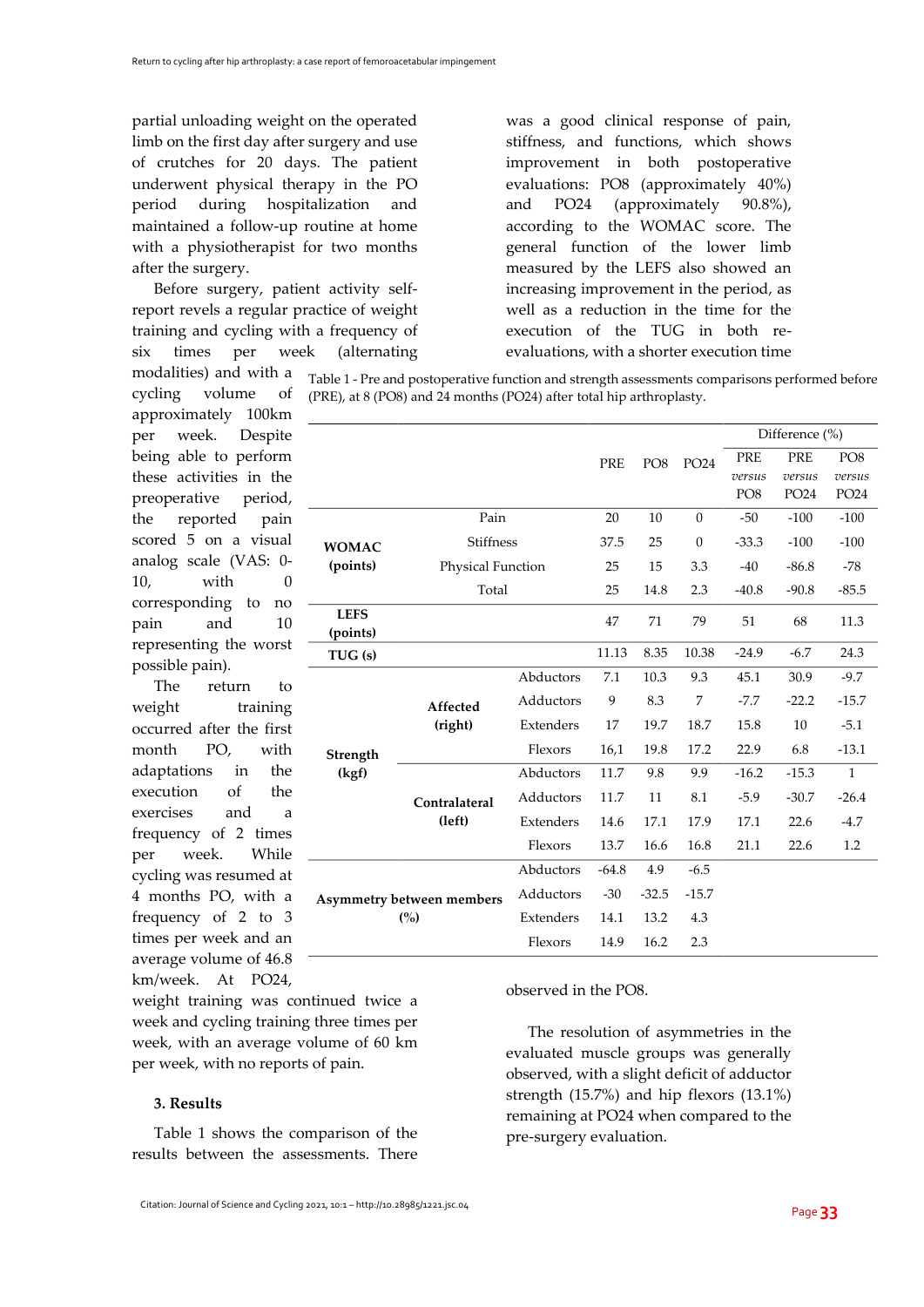There was a good clinical evolution in the hip abductors' asymmetry, with a deficit between limbs of -64.8% (PRE), reducing to 4.9% (PO8) and -6.5% (PO24). The same was observed in the adductors' asymmetry, where there was a reduction of -30% (PRE) in asymmetry to -15.7% (PO24).

#### **4. Discussion**

Our objective was to describe the evolution of physical and functional aspects of an amateur cyclist who underwent THA surgery due to severe FAI in the right hip, assessed before and after surgery. These data are important for patients and professionals to understand what to expect after hip arthroplasty, especially in recreational athletes who participate in potentially high-risk activities, such as cycling. Studies have consistently shown a median satisfaction of pain relief and substantial improvement in function and quality of life after THA (Jones & Pohar, 2012; Montin et al., 2011). Corroborating with this, we noticed an improvement in strength and function throughout the evaluations. The changes in asymmetries verified between PO8, and PO24, occurred especially in PO8 for hip abductors and in PO24 for adductors, indicating a tendency towards normalization over time.

After THA, pain and stiffness gradually decreased, reaching the absence of symptoms in the PO24, when the changes in the scores reached the minimum clinical differences (MCD) for all domains of the WOMAC questionnaire (Quintana et al., 2005). At PO8, pain reduced by 20 points (MCD =  $21.38$ ); rigidity by 37.5 points (MCD = 27.98) and functionality limitations reduced by 21.7 points (MCD = 11.93)(Quintana et al., 2005). About LEFS, values higher than the recommended in the MCD (9 points) (Mehta et al., 2016) were observed in the two re-evaluations. These results point to an improvement of function over time since the higher scores in those scales indicate lower functional impairments.

This improvement in the function and clinical aspects of FAI demonstrated a good physical response to THA. Thus, it is understandable that the return to the practice of weightlifting occurred one month after surgery and the return to cycling at 4 months PO. The good physical and functional conditions assessed at PO8 may also be related to this early resumption of physical activity and were evident in TUG performance as well, since 1.62 second reduction is already considered a clinically relevant change in subjects after THA(Yuksel et al., 2021).

The overall rate of return to cycling after hip arthroscopy is 97%, with 41% of subjects returning to the same level of performance and another 59% achieving a performance even higher than preoperative levels (Diamond et al., 2015). This high rates of return to sport after surgery may be explained by the nonweight bearing and smooth action in cycling (So et al., 2005) associated with the constrained reciprocal limb extension and flexion phases of a repeatable kinematic movement (Lai et al., 2020).

During the cycling task, proximal muscles at the hip and knee produce the majority of positive work to propel the rider and bicycle forward (Martin & Brown, 2009; Martin & Nichols, 2018) The hip and knee flexors and extensors act in a coordinated pattern producing energy to propel the crank (Raasch & Zajac, 1999; So et al., 2005), while other muscles of thigh and leg acts to maximize energy transfer from the cyclist to the bike (Raasch & Zajac, 1999). Considering that the muscles which provide most of the power are knee and hip extensors (Ryan & Gregor, 1992), it's not surprising that only light imbalances between members were evident for hip flexors and extensors at PRE and PO8, since the patient did not interrupt regular practice of weight training and cycling previous to surgery. Ergometer cycling and maximal strength training are even recommended in the early postoperative phase of THA (di Monaco & Castiglioni, 2013; Liebs et al., 2010), since they are effective ways of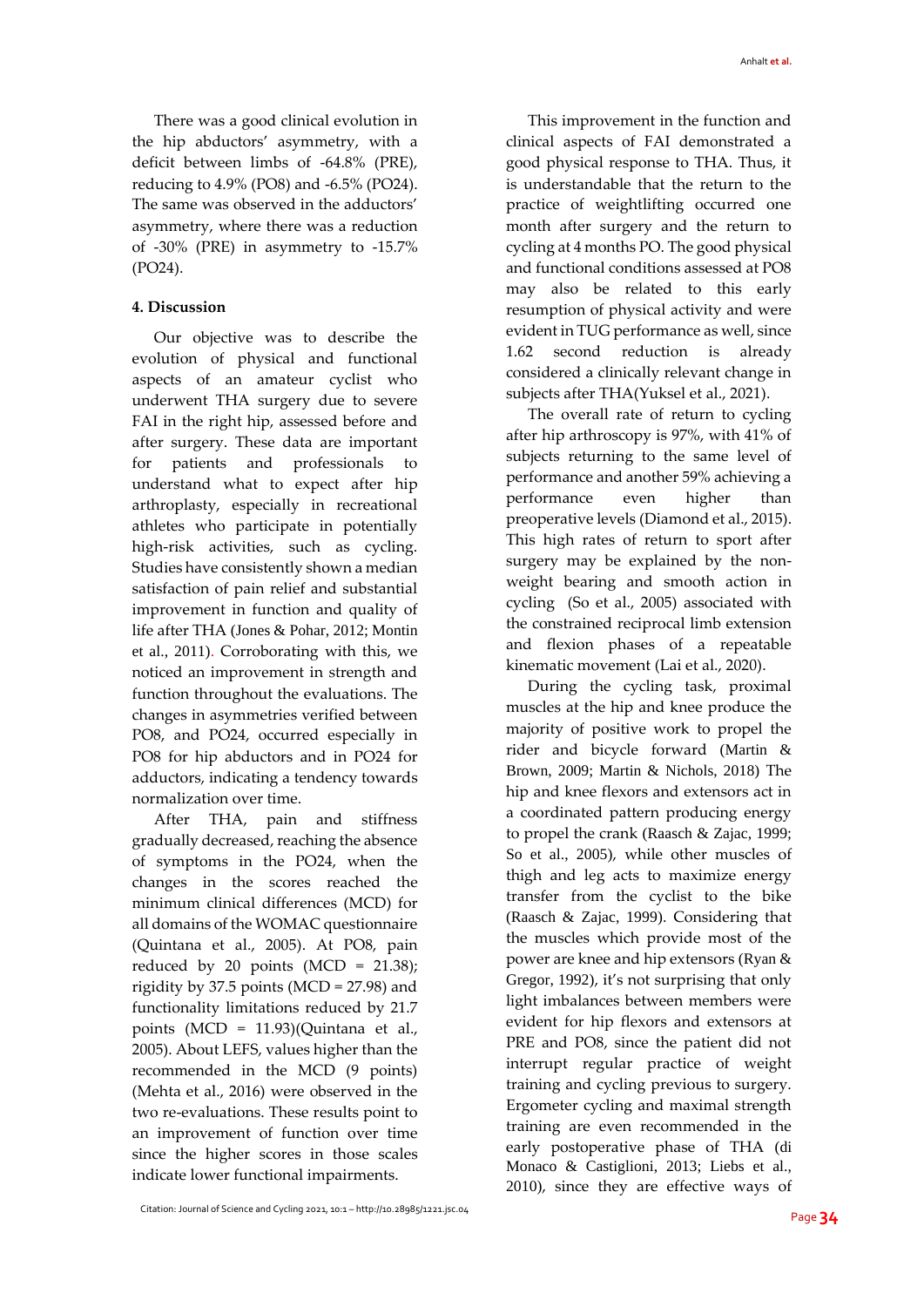achieving significant and clinically important improvement in health-related quality of life and satisfaction for patients after surgery (Liebs et al., 2010).

Even with knee and hip providing most of the joint moment power, a muscle coordination at the hip, knee and ankle is needed to transfer the mechanical energy between joints (So et al., 2005). This optimized muscle activation may be threatened if particular muscles become too strong or too weak and development of muscle balance are necessary when muscle training and rehabilitation programs are designed (So et al., 2005). In this case report, strength deficits were evident in the pre surgery phase and decreased over time, remaining in acceptable deficits (no differences to light imbalances between limbs).

Higher deficits in hip abductors and adductors strength were observed in the pre surgery assessment. It is known that hip OA progress aggravates muscle weakness and reduce muscle volume (Loureiro et al., 2018; Zacharias et al., 2016), which explains this pre surgery deficits. At PO8, strength gains were more evident confirming that improved functionality and early return to strength training and cycling may have reduced residual deficits throughout the assessments(Friesenbichler et al., 2017). Therefore, we recommend that after pain resolution and with progressive range of motion gains, athletes should undergo a progressive resistance training aiming to restore symmetry of strength between the lower limbs.

The severe asymmetry in hip abductors strength was remedied after surgery, with no differences between limbs detected at PO8. This high deficit in hip abductors pre-operative may be related to OA hip muscle weakness and joint pain. With the THA and absence of hip pain, post surgery strength gains are expected especially in the first PO month (Friesenbichler et al., 2017), as occurred in our study. Furthermore, post-surgery strength gains are related to individual factors such as age, male gender, regular BMI, and being physically active in the preoperative period (Winther et al., 2019), factors that are strongly correlated to the return to sports (Williams et al., 2012) and present in our patient.

Patients with symptomatic FAI presented muscle weakness for all hip muscle groups, except for internal rotators and extensors (Casartelli et al., 2011). Also, persons with unilateral hip OA have generalized muscle weakness and muscle atrophy in the affected leg (Loureiro et al., 2013). So, it is expected that the presence of mild contralateral hip OA besides FAI and THA may have contributed to strength imbalances in hip abductors and adductors, which may also explain the contralateral limb strength decrease of these muscles at PO24. Interventions to retain bilateral muscle strength during early-middle stages of hip OA are warranted in the conservative management of this condition (Loureiro et al., 2018). However, mechanisms underlying muscle weakness are multifactorial and include reduced muscle size (atrophy), muscle inhibition, and decreased muscle quality (Loureiro et al., 2013), factors that must be addressed therapeutically even after THA, since arthrogenic muscle inhibition commonly occurs in muscles surrounding peripheral joints after surgical intervention (Mumbleau et al., 2020).

The identification of weak strength components in hip, knee and ankle muscles may improve cycling performance and reduce the risk of injury (So et al., 2005). Handheld dynamometers provide a quantified measurement of force when performing manual muscle testing and have been advocated as an alternative to the isokinetic assessment since they are portable devices, less expensive, requires a shorter measurement time, easier use and impose a less cost burden for researchers and patients (Kim et al., 2014; Martins et al., 2017). We used the HHD with beltstabilization as external fixation to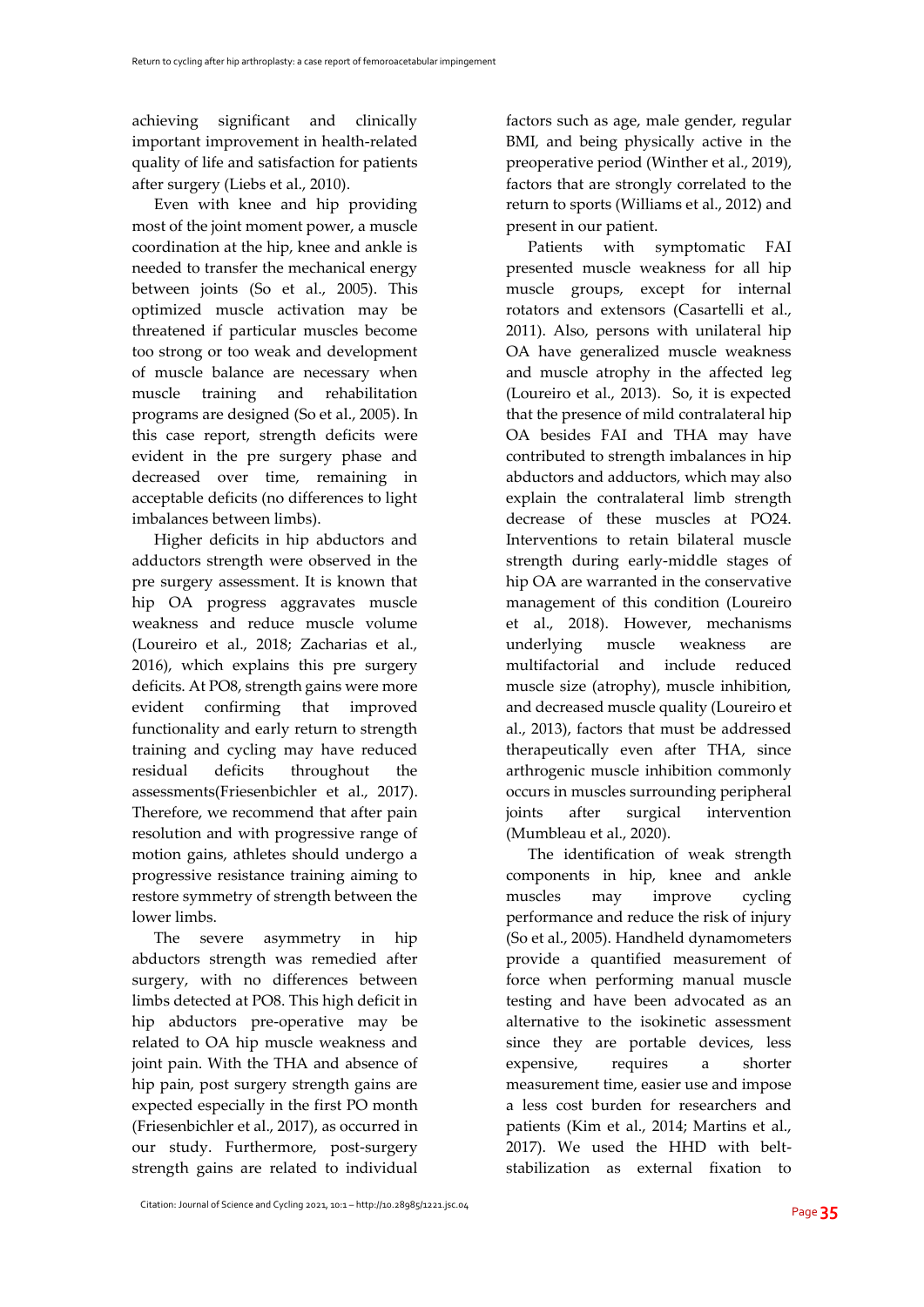minimize limitations of the assessment such as individual´s tester muscle strength (K. Thorborg et al., 2010b; Kristian Thorborg et al., 2013). Even if this strength assessment is not considered the gold standard, it allows to measure and detect deficits and asymmetries in athletes with more precision than manual muscle testing.

Our study has limitations, such as the fact that it is a case study, which restricts its application to other populations. It was not possible to follow physical training before surgery or any rehabilitation protocol performed so that such information comes from the patient's selfreport, which is subject to memory bias. The influence of mild OA of the contralateral limb on the variables analyzed was also not evaluated.

Considering that ergometer cycling is recommended in the early postoperative phase of THA in elderly (di Monaco & Castiglioni, 2013; Liebs et al., 2010), further studies should investigate if earlier return to cycling in athletes after THA or hip arthroscopy are safe and improve muscle strength imbalances and quality of life.

# **5. Practical Applications.**

1. Casartelli, N. C., Maffiuletti, N. A., Item-Glatthorn, J. F., Staehli, S., Bizzini, M., Impellizzeri, F. M., & Leunig, M. (2011). Hip muscle weakness in patients with symptomatic femoroacetabular impingement. *Osteoarthritis and Cartilage*, *19*(7), 816– 821.

https://doi.org/10.1016/j.joca.2011.04.0 01

2. di Monaco, M., & Castiglioni, C. (2013). Which type of exercise therapy is effective after hip arthroplasty? A systematic review of randomized controlled trials. *European Journal of Physical and Rehabilitation Medicine*, *49*(6), 893–907, quiz 921–923. http://www.ncbi.nlm.nih.gov/pubmed /24172644

In the present study, we observed the gradual resumption of amateur cycling after THA for the treatment of severe osteoarthritis due to FAI. Our results demonstrated the permanence of some residual deficits in adductor and flexor hip strength at 24 months after THA. This suggests that such muscle groups should be monitored in rehabilitation programs.

In the present case, no other factor was considered harmful to the maintenance and progression of training and gradual improvement of sports performance.

#### **6. Conclusions**

Despite the slight deficits in strength observed at the end of the 24 months after surgery when compared to the preoperative evaluation, no other factor can be considered harmful to the maintenance and progression of sports performance. Which demonstrates good responsiveness to surgical treatment in the present case report.

**Funding:** This research received no external funding.

**Conflicts of Interest:** The authors declare no conflict of interest.

# **References**

3. Diamond, L. E., Dobson, F. L., Bennell, K. L., Wrigley, T. v, Hodges, P. W., & Hinman, R. S. (2015). Physical impairments and activity limitations in people with femoroacetabular impingement: a systematic review. *British Journal of Sports Medicine*, *49*(4), 230–242. https://doi.org/10.1136/bjsports-2013-

093340

4. Dingemans, S. A., Kleipool, S. C., Mulders, M. A. M., Winkelhagen, J., Schep, N. W. L., Goslings, J. C., & Schepers, T. (2017). Normative data for the lower extremity functional scale (LEFS). *Acta Orthopaedica*, *88*(4), 422–426. https://doi.org/10.1080/17453674.2017. 1309886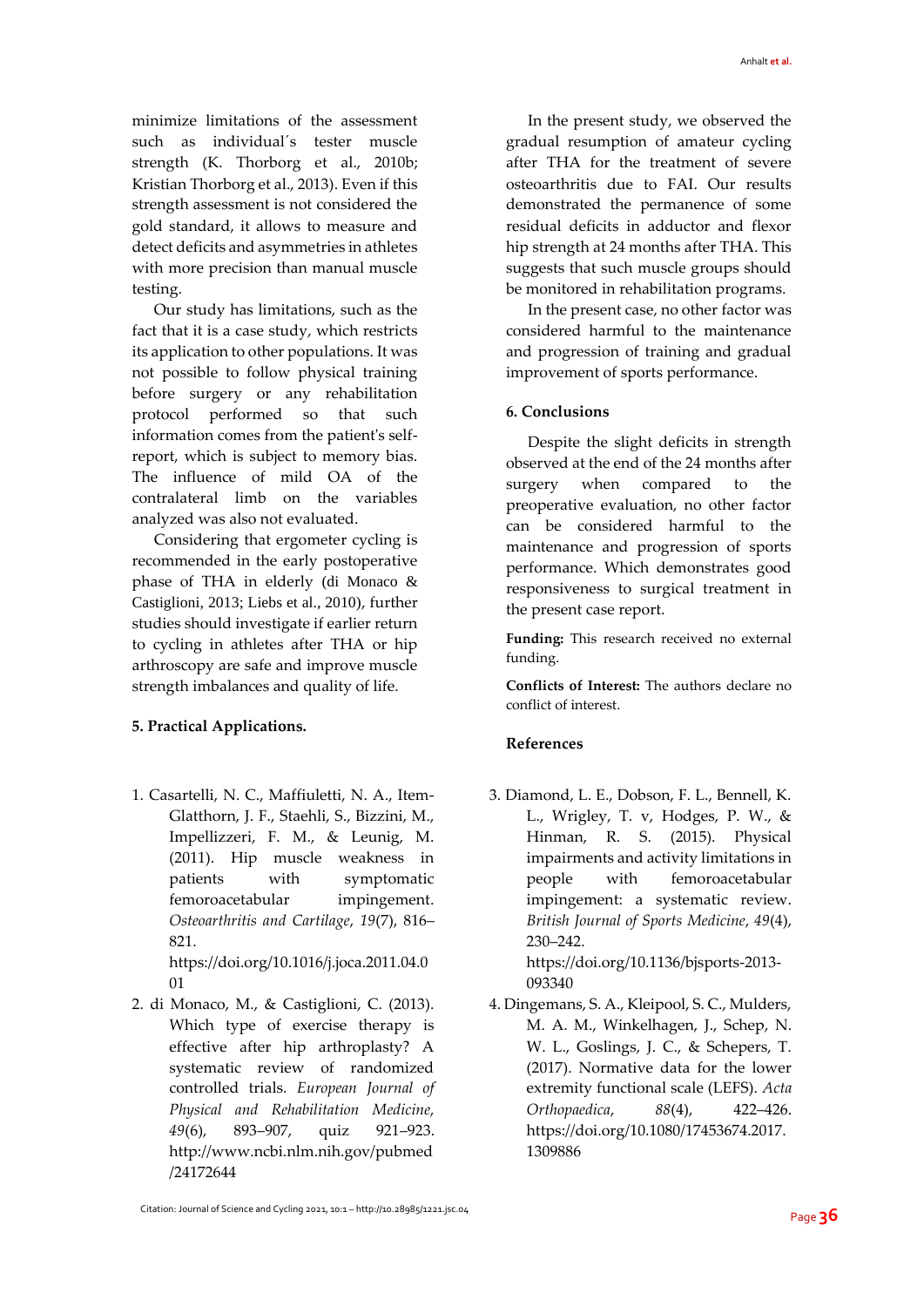5. Frank, R. M., Ukwuani, G., Clapp, I., Chahla, J., & Nho, S. J. (2018). High Rate of Return to Cycling After Hip Arthroscopy for Femoroacetabular Impingement Syndrome. *Sports Health: A Multidisciplinary Approach*, *10*(3), 259–265. https://doi.org/10.1177/1941738117747

851

6. Friesenbichler, B., Casartelli, N. C., Wellauer, V., Item-Glatthorn, J. F., Ferguson, S. J., Leunig, M., & Maffiuletti, N. A. (2017). Explosive and maximal strength before and 6 months after total hip arthroplasty. *Journal of Orthopaedic Research*. https://doi.org/10.1002/jor.23626

- 7. Greene, B. R., Odonovan, A., Romero-Ortuno, R., Cogan, L., Scanaill, C. N., & Kenny, R. A. (2010). Quantitative falls risk assessment using the timed up and go test. *IEEE Transactions on Biomedical Engineering*, *57*(12), 2918–2926. https://doi.org/10.1109/TBME.2010.208 3659
- 8. Griffin, D. R., Dickenson, E. J., O'Donnell, J., Agricola, R., Awan, T., Beck, M., Clohisy, J. C., Dijkstra, H. P., Falvey, E., Gimpel, M., Hinman, R. S., Hölmich, P., Kassarjian, A., Martin, H. D., Martin, R., Mather, R. C., Philippon, M. J., Reiman, M. P., Takla, A., … Bennell, K. L. (2016). The Warwick Agreement on femoroacetabular impingement syndrome (FAI syndrome): An international consensus statement. *British Journal of Sports Medicine*, *50*(19), 1169–1176.

https://doi.org/10.1136/bjsports-2016- 096743

- 9. Jones, C. A., & Pohar, S. (2012). Health-Related Quality of Life After Total Joint Arthroplasty. A Scoping Review. In *Clinics in Geriatric Medicine* (Vol. 28, Issue 3, pp. 395–429). W.B. Saunders. https://doi.org/10.1016/j.cger.2012.06.0 01
- 10. Kim, W. K., Kim, D. K., Seo, K. M., & Kang, S. H. (2014). Reliability and validity of isometric knee extensor strength test with hand-held

dynamometer depending on its fixation: A pilot study. *Annals of Rehabilitation Medicine*, *38*(1), 84–93. https://doi.org/10.5535/arm.2014.38.1.8 4

- 11. Lai, A. K. M., Dick, T. J. M., Brown, N. A. T., Biewener, A. A., & Wakeling, J. M. (2020). Lower-limb muscle function is influenced by changing mechanical demands in cycling. *The Journal of Experimental Biology*, *224*(Pt 3). https://doi.org/10.1242/jeb.228221
- 12. Liebs, T. R., Herzberg, W., Rüther, W., Haasters, J., Russlies, M., & Hassenpflug, J. (2010). Ergometer cycling after hip or knee replacement surgery: A randomized controlled trial. *Journal of Bone and Joint Surgery - Series A*, *92*(4), 814–822. https://doi.org/10.2106/JBJS.H.01359
- 13. Loureiro, A., Constantinou, M., Diamond, L. E., Beck, B., & Barrett, R. (2018). Individuals with mild-tomoderate hip osteoarthritis have lower limb muscle strength and volume deficits. *BMC Musculoskeletal Disorders*, *19*(1). https://doi.org/10.1186/s12891- 018-2230-4
- 14. Loureiro, A., Mills, P. M., & Barrett, R. S. (2013). Muscle weakness in hip osteoarthritis: a systematic review. In *Arthritis care & research* (Vol. 65, Issue 3, pp. 340–352). Arthritis Care Res (Hoboken).

https://doi.org/10.1002/acr.21806

- 15. Martin, J. C., & Brown, N. A. T. (2009). Joint-specific power production and fatigue during maximal cycling. *Journal of Biomechanics*, *42*(4), 474–479. https://doi.org/10.1016/j.jbiomech.2008 .11.015
- 16. Martin, J. C., & Nichols, J. A. (2018). Simulated work loops predict maximal human cycling power. *Journal of Experimental Biology*, *221*(13). https://doi.org/10.1242/jeb.180109
- 17. Martins, J., da Silva, J. R., da Silva, M. R. B., & Bevilaqua-Grossi, D. (2017). Reliability and validity of the beltstabilized handheld dynamometer in hip-and knee-strength tests. *Journal of*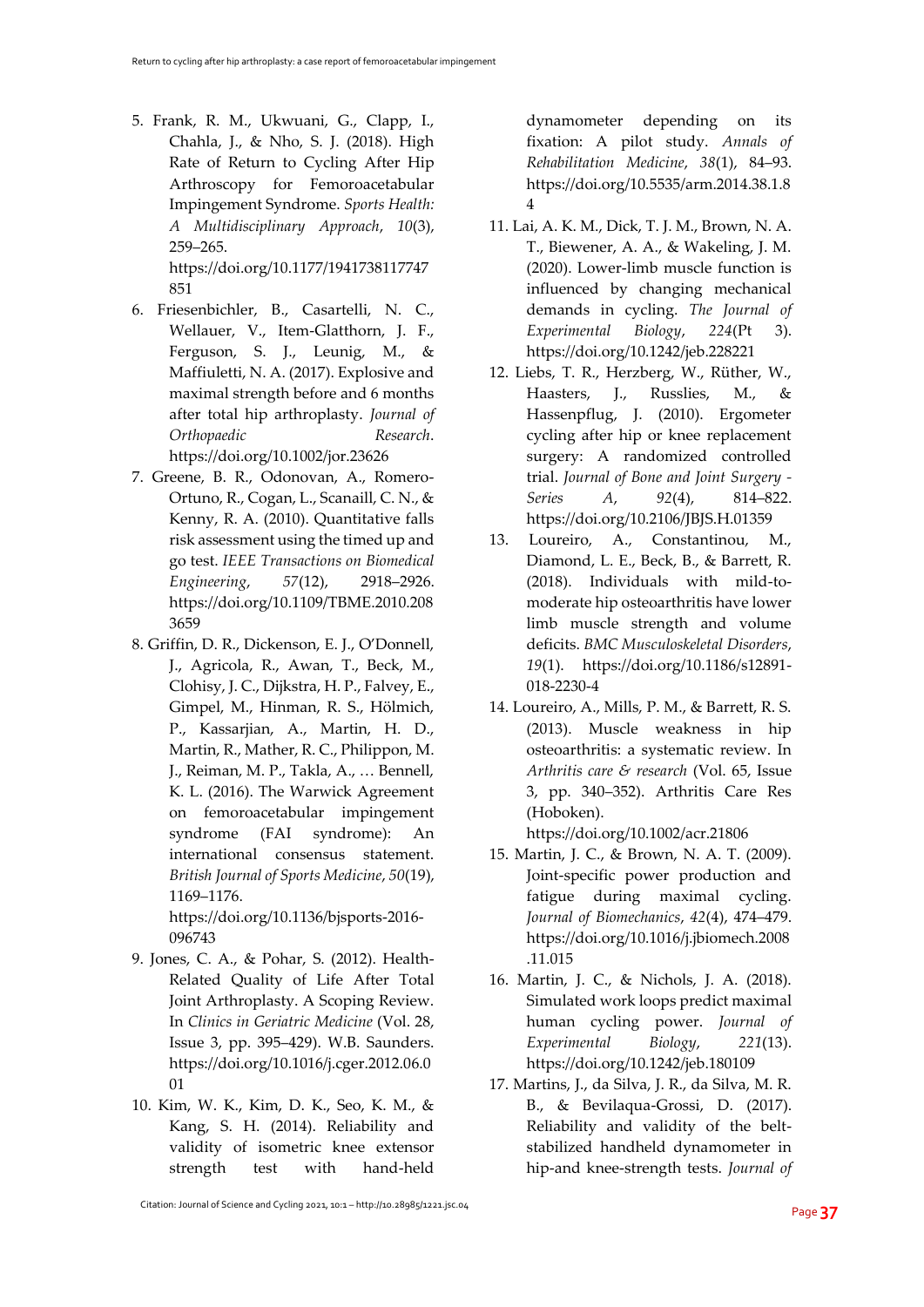*Athletic Training*, *52*(9), 809–819. https://doi.org/10.4085/1062-6050- 52.6.04

- 18. Mehta, S. P., Fulton, A., Quach, C., Thistle, M., Toledo, C., & Evans, N. A. (2016). Measurement Properties of the Lower Extremity Functional Scale: A Systematic Review. *Journal of Orthopaedic and Sports Physical Therapy*, *46*(3), 200–216. https://doi.org/10.2519/jospt.2016.6165
- 19. Montin, L., Suominen, T., Haaranen, E., Katajisto, J., Lepistö, J., & Leino-Kilpi, H. (2011). The changes in healthrelated quality of life and related factors during the process of total hip arthroplasty. *International Journal of Nursing Practice*, *17*(1), 19–26. https://doi.org/10.1111/j.1440- 172X.2010.01901.x
- 20. Mumbleau, A. M., Schilaty, N. D., & Hewett, T. E. (2020). HIP MUSCLE INHIBITION AFTER HIP ARTHROSCOPY: A ROLE FOR NEUROMUSCULAR ELECTRICAL STIMULATION. *International Journal of Sports Physical Therapy*, *15*(6), 1222– 1228.

https://doi.org/10.26603/ijspt20201222

- 21. Perrin, D. H. (1993). Terminology and the isokinetic torque curve. In *Isokinetic exercise and assesment* (pp. 13–20). Human Kinetics Publishers.
- 22. Quintana, J. M., Escobar, A., Bilbao, A., Arostegui, I., Lafuente, I., & Vidaurreta, I. (2005). Responsiveness and clinically important differences for the WOMAC and SF-36 after hip joint replacement. *Osteoarthritis and Cartilage*, *13*(12), 1076–1083. https://doi.org/10.1016/j.joca.2005.06.0 12
- 23. Raasch, C. C., & Zajac, F. E. (1999). Locomotor strategy for pedaling: Muscle groups and biomechanical functions. *Journal of Neurophysiology*, *82*(2), 515–525. https://doi.org/10.1152/jn.1999.82.2.515
- 24. Ryan, M. M., & Gregor, R. J. (1992). EMG profiles of lower extremity muscles during cycling at constant workload

and cadence. *Journal of Electromyography and Kinesiology*, *2*(2), 69–80. https://doi.org/10.1016/1050- 6411(92)90018-E

- 25. So, R. C. H., Ng, J. K.-F., & Ng, G. Y. F. (2005). Muscle recruitment pattern in cycling: a review. *Physical Therapy in Sport*, *6*(2). https://doi.org/10.1016/j.ptsp.2005.02.0 04
- 26. Thorborg, K., Petersen, J., Magnusson, S. P., & Hölmich, P. (2010a). Clinical assessment of hip strength using a hand-held dynamometer is reliable. *Scandinavian Journal of Medicine and Science in Sports*, *20*(3), 493–501. https://doi.org/10.1111/j.1600- 0838.2009.00958.x
- 27. Thorborg, K., Petersen, J., Magnusson, S. P., & Hölmich, P. (2010b). Clinical assessment of hip strength using a hand-held dynamometer is reliable. *Scandinavian Journal of Medicine and Science in Sports*, *20*(3), 493–501. https://doi.org/10.1111/j.1600- 0838.2009.00958.x
- 28. Thorborg, Kristian, Bandholm, T., & Hölmich, P. (2013). Hip- and kneestrength assessments using a handheld dynamometer with external beltfixation are inter-tester reliable. *Knee Surgery, Sports Traumatology, Arthroscopy*. https://doi.org/10.1007/s00167-012-
- 2115-2 29. Williams, D. H., Greidanus, N. v., Masri, B. A., Duncan, C. P., & Garbuz, D. S. (2012). Predictors of participation in sports after hip and knee arthroplasty. *Clinical Orthopaedics and Related Research*, *470*(2), 555–561. https://doi.org/10.1007/s11999-011- 2198-y
- 30. Winther, S. B., Foss, O. A., Husby, O. S., Wik, T. S., Klaksvik, J., & Husby, V. S. (2019). Muscular strength and function after total hip arthroplasty performed with three different surgical approaches: one-year follow-up study. *HIP International*, *29*(4), 405–411.